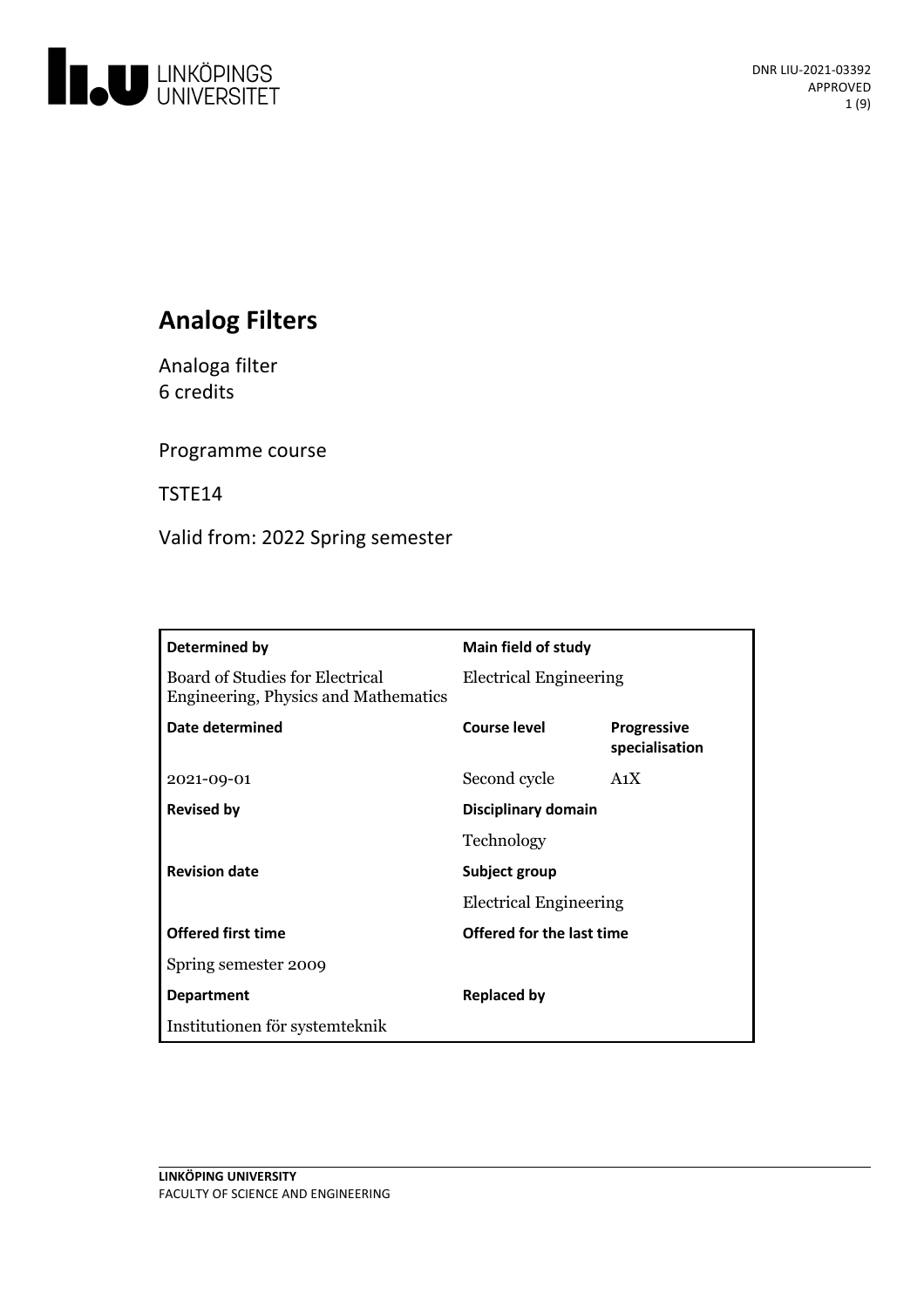## Specific information

The course is cancelled 2022.

# Course offered for

- Master of Science in Computer Science and Engineering
- Master of Science in Applied Physics and Electrical Engineering
- Master of Science in Applied Physics and Electrical Engineering International
- Master's Programme in Electronics Engineering

## Prerequisites

Circuit Theory

## Intended learning outcomes

The aim of the course is to provide insight into principles and methods for design and analysis of analog filters. After the course, the student will be able to understand:

- basic concepts, analysis, and principles for design of analog filters
- analysis, synthesis, and realization of filters using standard approximations and frequency transformations
- analysis, synthesis, and realization of passive LC filters with low element sensitivity
- realization and analysis and comparisons of second-order sections and their sensitivity properties
- analysis, synthesis, and realization of higher-order filters using coupled forms, and immitance and topological simulation.

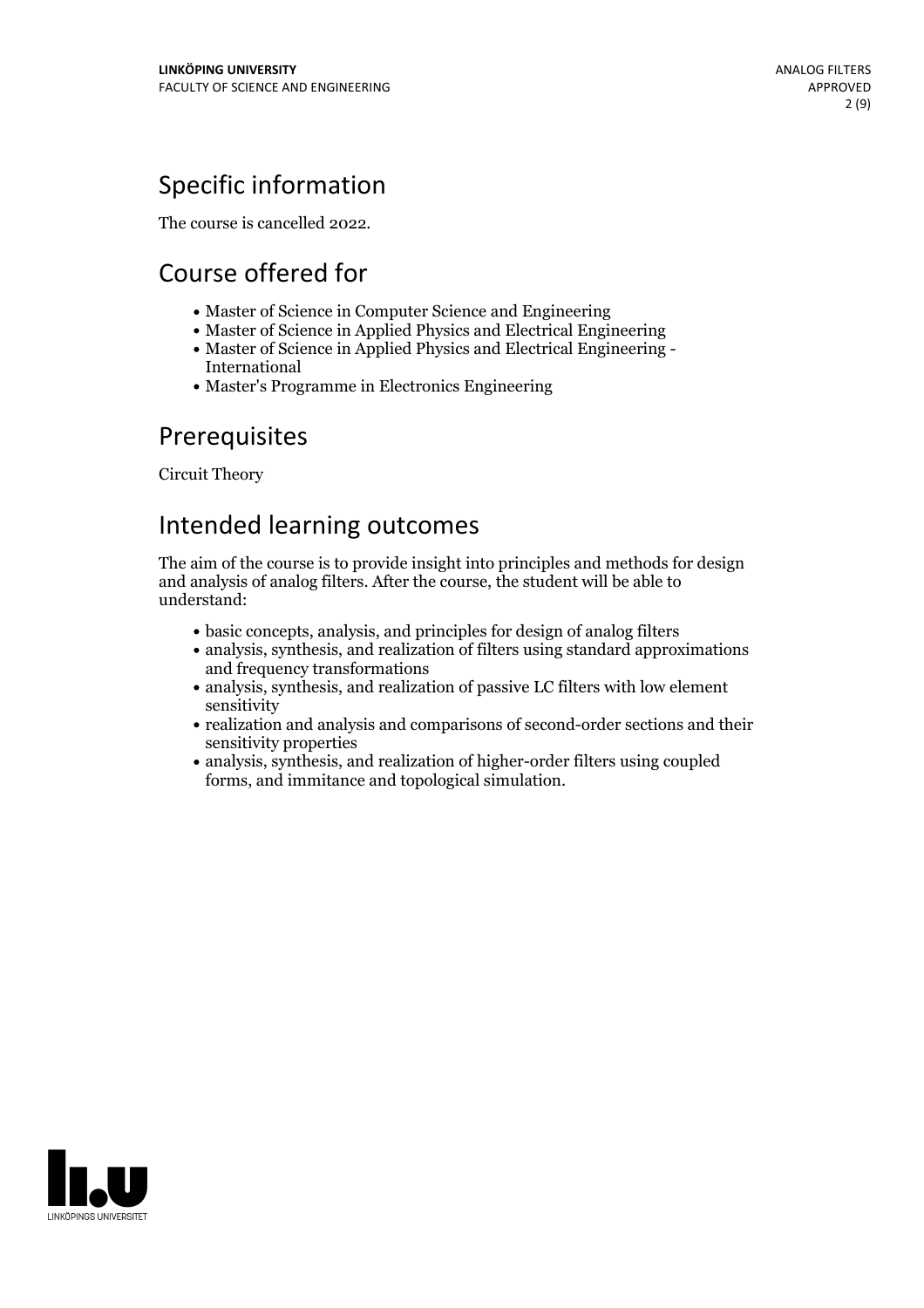## Course content

The lectures, exercises, and laboratory work cover:

- basic concepts and properties of analog filters
- approximation theory, analysis, and synthesis of transfer functions using MATLAB and Tables
- analysis and equalization of the group delay
- analysis, synthesis, and realization of passive filters with optimal element sensitivity
- analysis, synthesis, and realization of doubly resistively terminated LC filters
- analysis, synthesis, and realization of passive filters with distributed circuit elements
- immittance converters and immittance inverters
- operational amplifiers, transconductors, and current conveyors
- analysis, synthesis, and realization of second-order sections using operational amplifiers, transconductors, and current conveyors
- analysis of sensitivity properties of active filters
- analysis, synthesis, and realization of a transfer function using coupled forms, immitance simulation, and topological simulation.<br> $\bullet$  scaling of signal levels
- 
- wave active filters

## Teaching and working methods

Lectures, lessons, and laboratory work.

## Examination

| TEN <sub>1</sub> | Written examination | 4 credits | U, 3, 4, 5 |
|------------------|---------------------|-----------|------------|
| LAB <sub>1</sub> | Laboratory work     | 2 credits | U.G        |

## Grades

Four-grade scale, LiU, U, 3, 4, 5

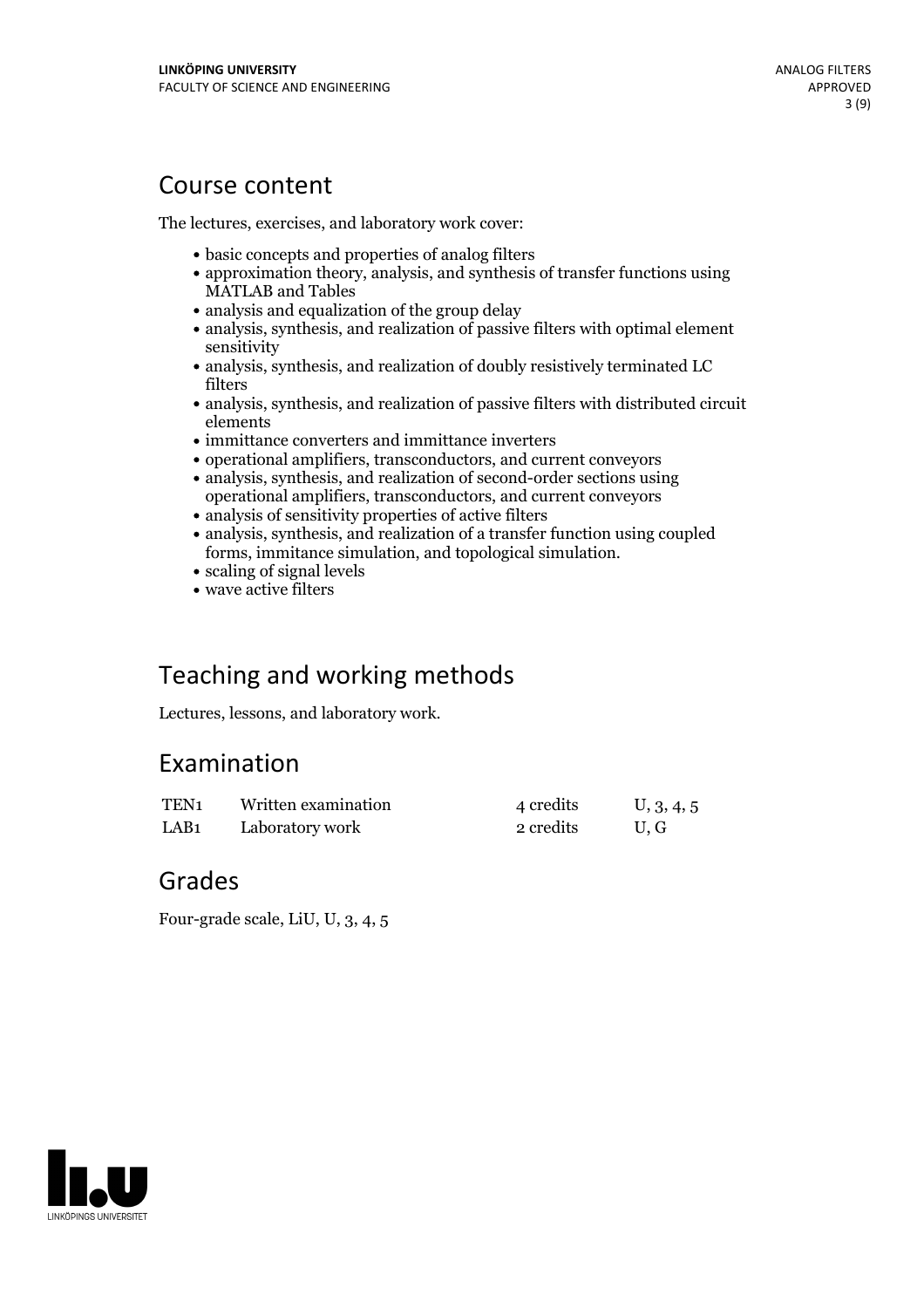## Other information

Supplementary courses: Analog Electronic Circuits, Analog and Discrete-Time Integrated Circuits

### **About teaching and examination language**

The teaching language is presented in the Overview tab for each course. The examination language relates to the teaching language as follows:

- If teaching language is "Swedish", the course as a whole could be given in Swedish, or partly in English. Examination language is Swedish, but parts
- of the examination can be in English. If teaching language is "English", the course as <sup>a</sup> whole is taught in English. Examination language is English. If teaching language is "Swedish/English", the course as <sup>a</sup> whole will be
- taught in English if students without prior knowledge of the Swedish language participate. Examination language is Swedish or English depending on teaching language.

### **Other**

The course is conducted in a manner where both men's and women's experience and knowledge are made visible and developed.

The planning and implementation of a course should correspond to the course syllabus. The course evaluation should therefore be conducted with the course syllabus as a starting point.

If special circumstances prevail, the vice-chancellor may in a special decision specify the preconditions for temporary deviations from this course syllabus, and delegate the right to take such decisions.

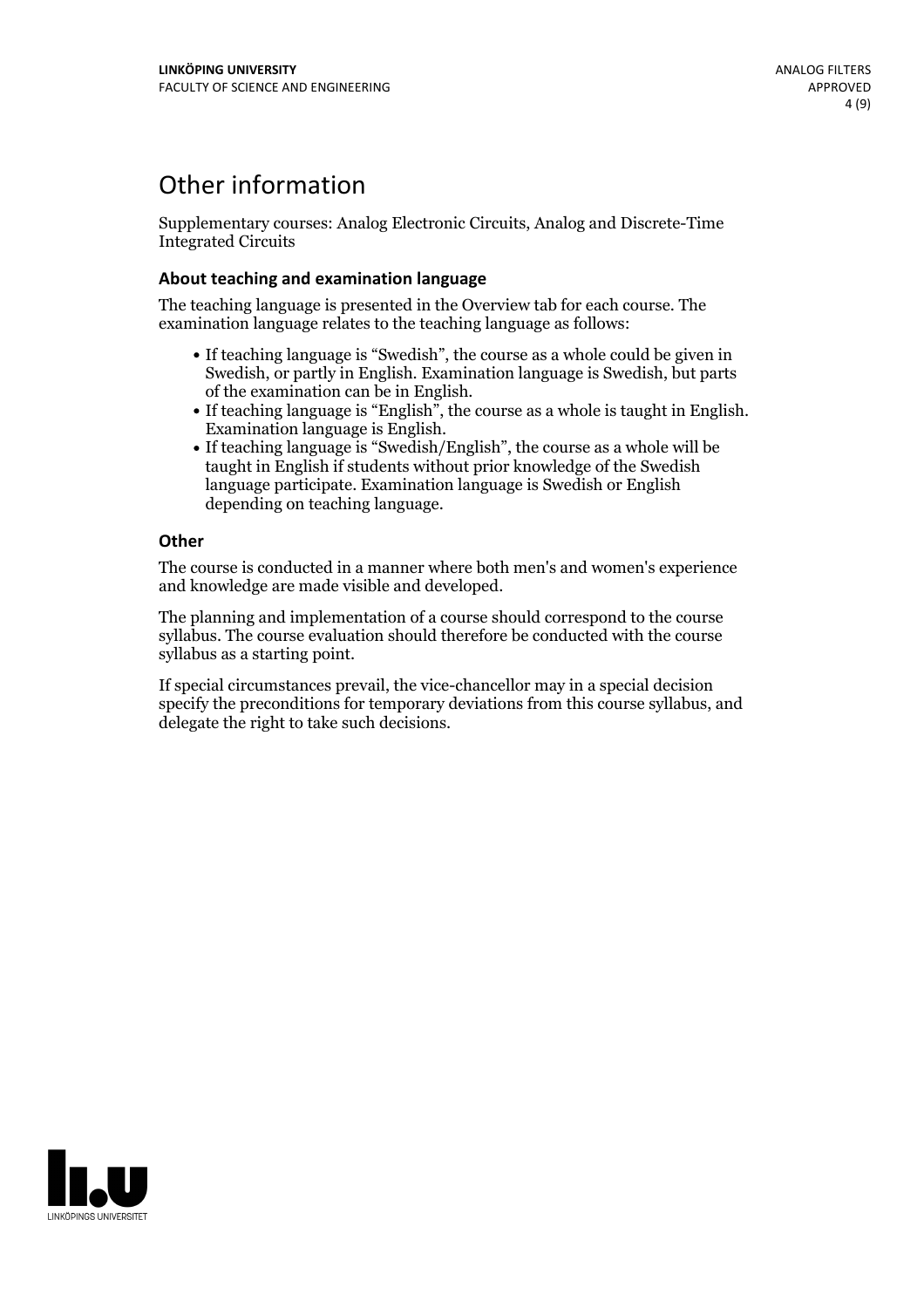## **Common rules**

### Course syllabus

A syllabus must be established for each course. The syllabus specifies the aim and contents of the course, and the prior knowledge that a student must have in order to be able to benefit from the course.

## Timetabling

Courses are timetabled after a decision has been made for this course concerning its assignment to a timetable module.

### Interruption in and deregistration from a course

The LiU decision, Guidelines concerning confirmation of participation in education (Dnr LiU-2020-02256), states that interruptions in study are to be recorded in Ladok. Thus, all students who do not participate in a course for which they have registered must record the interruption, such that the registration on the course can be removed. Deregistration from or interrupting a course is carried out using <sup>a</sup> web-based form: https://www.lith.liu.se/for- [studenter/kurskomplettering?l=en.](https://www.lith.liu.se/for-studenter/kurskomplettering?l=en)

## Cancelled courses and changes to the course syllabus

Courses with few participants (fewer than 10) may be cancelled or organised in a manner that differs from that stated in the course syllabus. The Dean is to deliberate and decide whether a course is to be cancelled or changed from the course syllabus.

## Guidelines relating to examinations and examiners

For details, see Guidelines for education and examination for first-cycle and second-cycle education at Linköping University, Dnr LiU-2020-04501 [\(http://styrdokument.liu.se/Regelsamling/VisaBeslut/917592\)](http://styrdokument.liu.se/Regelsamling/VisaBeslut/917592).

An examiner must be employed as a teacher at LiU according to the LiU Regulations for Appointments, Dnr LiU-2021-01204 [\(https://styrdokument.liu.se/Regelsamling/VisaBeslut/622784](https://styrdokument.liu.se/Regelsamling/VisaBeslut/622784)). For courses in second-cycle, the following teachers can be appointed as examiner: Professor (including Adjunct and Visiting Professor), Associate Professor (including Adjunct), Senior Lecturer (including Adjunct and Visiting Senior Lecturer), Research Fellow, or Postdoc. For courses in first-cycle, Assistant Lecturer (including Adjunct and Visiting Assistant Lecturer) can also be appointed as examiner in addition to those listed for second-cycle courses. In exceptional cases, a Part-time Lecturer can also be appointed as an examiner at both first- and second cycle, see Delegation of authority for the Board of Faculty of Science and Engineering.

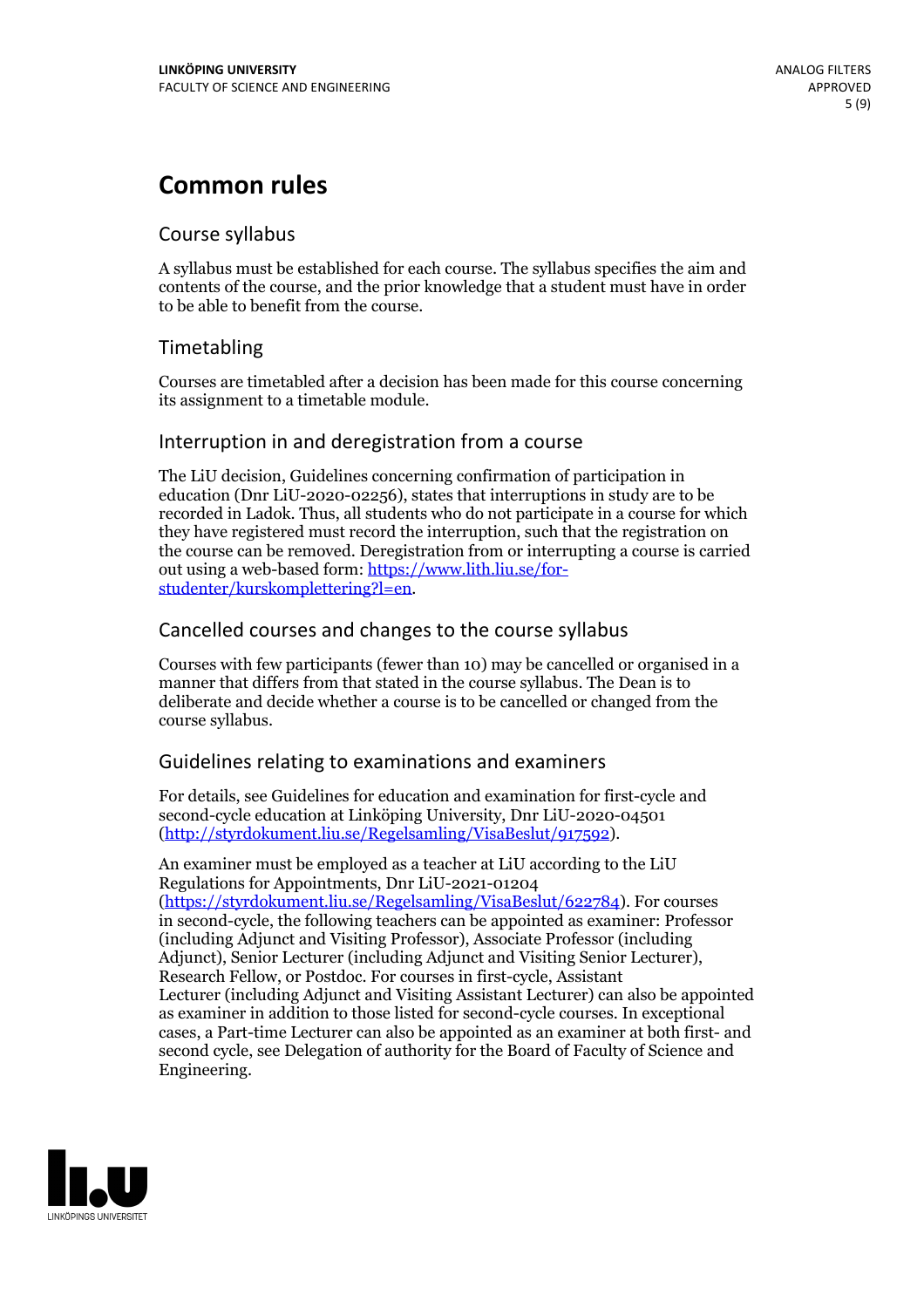## Forms of examination

#### **Principles for examination**

Written and oral examinations and digital and computer-based examinations are held at least three times a year: once immediately after the end of the course, once in August, and once (usually) in one of the re-examination periods. Examinations held at other times are to follow a decision of the faculty programme board.

Principles for examination scheduling for courses that follow the study periods:

- courses given in VT1 are examined for the first time in March, with re-examination in June and August
- courses given in VT2 are examined for the first time in May, with re-examination in August and October
- courses given in HT1 are examined for the first time in October, with re-examination in January and August
- courses given in HT2 are examined for the first time in January, with re-examination in March and in August.

The examination schedule is based on the structure of timetable modules, but there may be deviations from this, mainly in the case of courses that are studied and examined for several programmes and in lower grades (i.e. 1 and 2).

Examinations for courses that the faculty programme board has decided are to be held in alternate years are held three times during the school year in which the course is given according to the principles stated above.

Examinations for courses that are cancelled orrescheduled such that they are not given in one or several years are held three times during the year that immediately follows the course, with examination scheduling that corresponds to the scheduling that was in force before the course was cancelled or rescheduled.

When a course, or a written examination (TEN, DIT, DAT), is given for the last time, the regular examination and two re-examinations will be offered. Thereafter, examinations are phased out by offering three examinations during the following academic year at the same times as the examinations in any substitute course. If there is no substitute course, three examinations will be offered during re- examination periods during the following academic year. Other examination times are decided by the faculty programme board. In all cases above, the examination is also offered one more time during the academic year after the following, unless the faculty programme board decides otherwise. In total, 6 re-examinations are offered, of which 2 are regular re-examinations. In the examination registration system, the examinations given for the penultimate time and the last time are denoted.

If a course is given during several periods of the year (for programmes, or on different occasions for different programmes) the faculty programme board or boards determine together the scheduling and frequency of re-examination occasions.

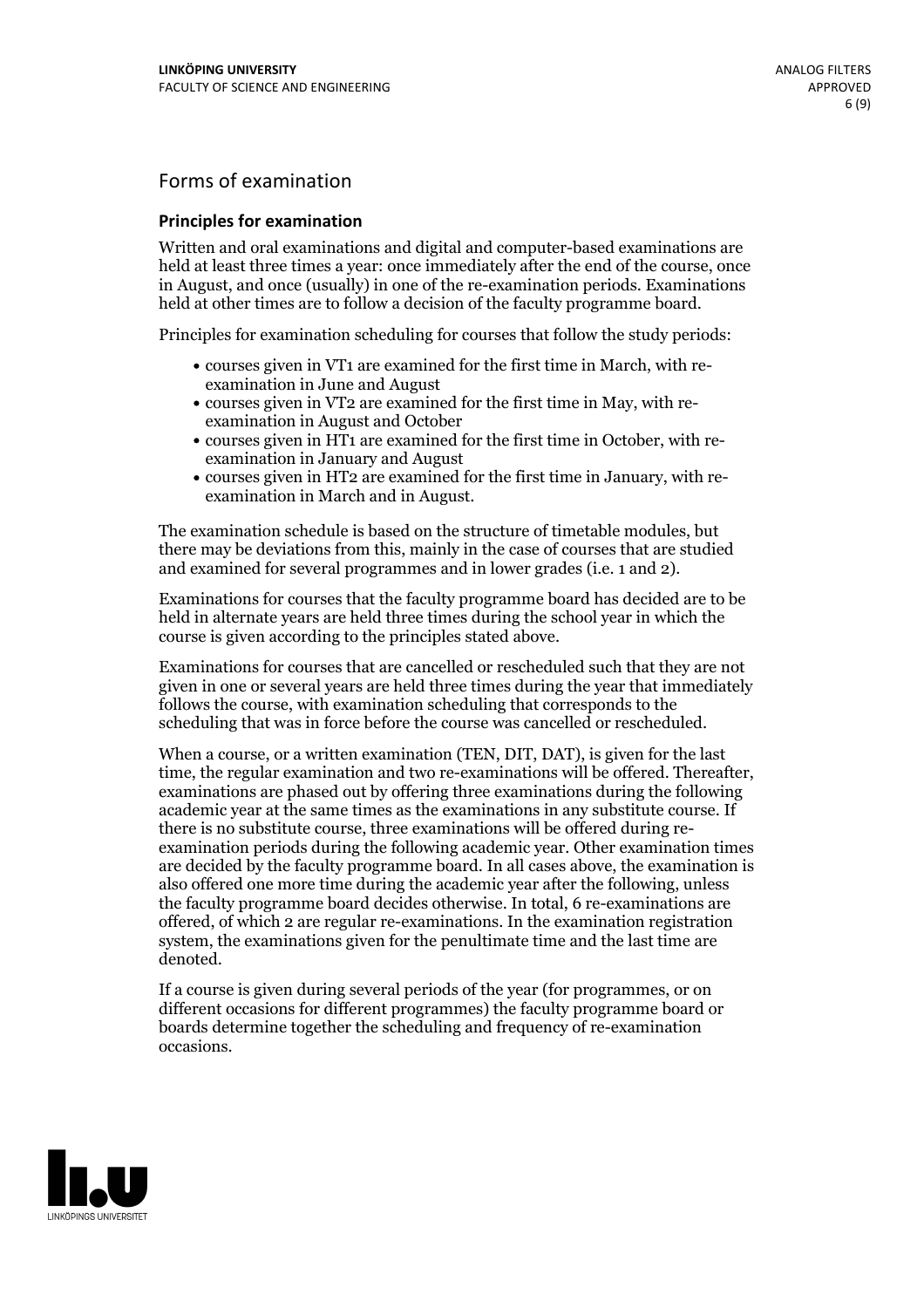### **Retakes of other forms of examination**

Regulations concerning retakes of other forms of examination than written examinations and digital and computer-based examinations are given in the LiU guidelines for examinations and examiners, [http://styrdokument.liu.se/Regelsamling/VisaBeslut/917592.](http://styrdokument.liu.se/Regelsamling/VisaBeslut/917592)

#### **Course closure**

For Decision on Routines for Administration of the Discontinuation of Educational Programs, Freestanding Courses and Courses in Programs, see DNR LiU-2021-04782. After a decision on closure and after the end of the discontinuation period, the students are referred to a replacement course (or similar) according to information in the course syllabus or programme syllabus. If a student has passed some part/parts of a closed program course but not all, and there is an at least partially replacing course, an assessment of crediting can be made. Any crediting of course components is made by the examiner.

### **Registration for examination**

In order to take an written, digital or computer-based examination, registration in advance is mandatory, see decision in the university's rule book [https://styrdokument.liu.se/Regelsamling/VisaBeslut/622682.](https://styrdokument.liu.se/Regelsamling/VisaBeslut/622682) An unregistered student can thus not be offered a place. The registration is done at the Student Portal or in the LiU-app during the registration period. The registration period opens 30 days before the date of the examination and closes 10 days before the date of the examination. Candidates are informed of the location of the examination by email, four days in advance.

### **Code of conduct for students during examinations**

Details are given in a decision in the university's rule book: <http://styrdokument.liu.se/Regelsamling/VisaBeslut/622682>.

#### **Retakes for higher grade**

Students at the Institute of Technology at LiU have the right to retake written examinations and digital and computer-based examinations in an attempt to achieve a higher grade. This is valid for all examination components with code "TEN", "DIT" and "DAT". The same right may not be exercised for other examination components, unless otherwise specified in the course syllabus.

A retake is not possible on courses that are included in an issued degree diploma.

#### **Grades**

The grades that are preferably to be used are Fail (U), Pass (3), Pass not without distinction  $(4)$  and Pass with distinction  $(5)$ .

- Grades U, 3, 4, 5 are to be awarded for courses that have written or digital examinations.<br>• Grades Fail (U) and Pass (G) may be awarded for courses with a large
- degree of practical components such as laboratory work, project work and

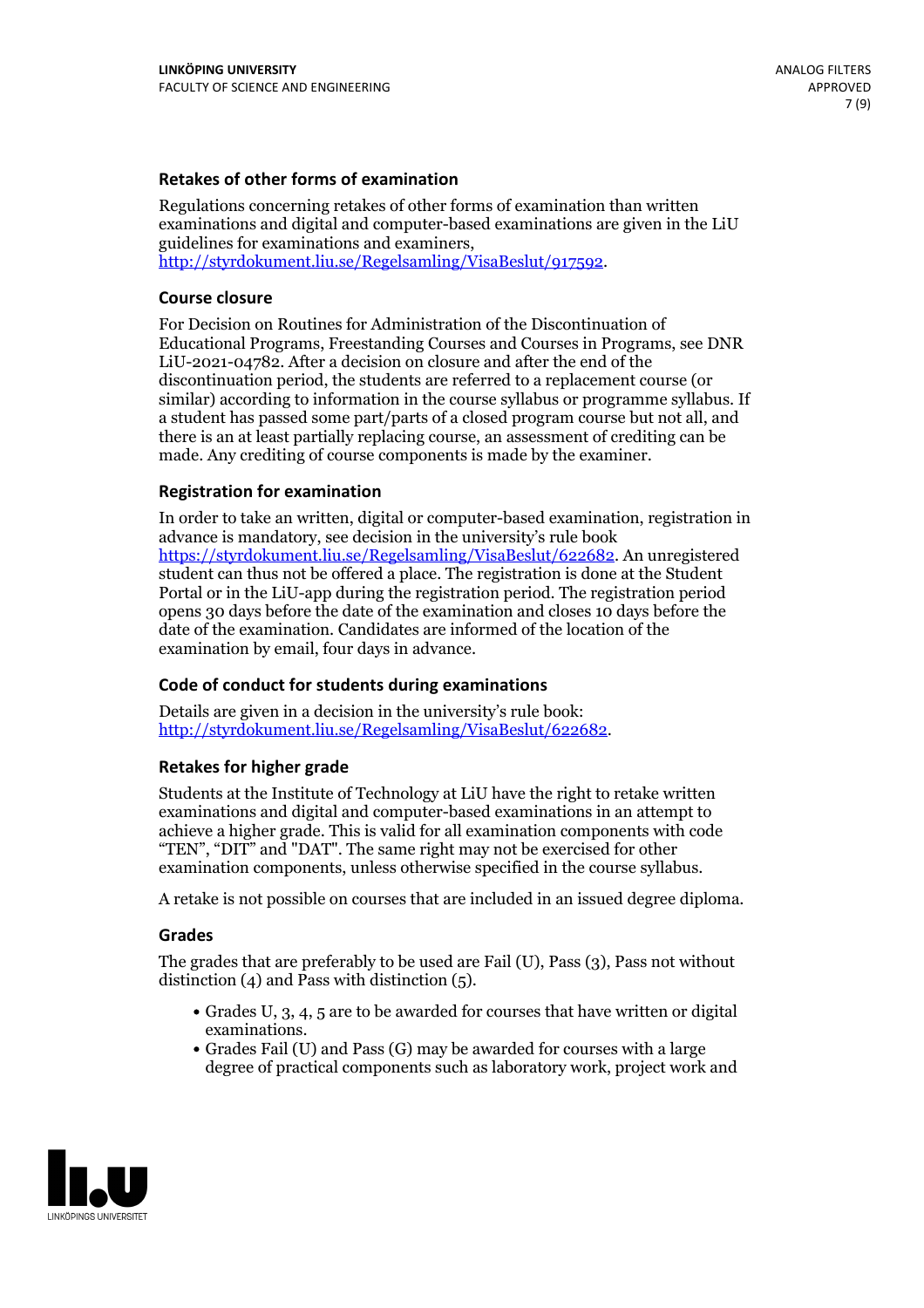group work.<br>• Grades Fail (U) and Pass (G) are to be used for degree projects and other independent work.

#### **Examination components**

The following examination components and associated module codes are used at the Faculty of Science and Engineering:

- Grades U, 3, 4, 5 are to be awarded for written examinations (TEN) and
- digital examinations (DIT).<br>• Examination components for which the grades Fail (U) and Pass (G) may be awarded are laboratory work (LAB), project work (PRA), preparatory written examination (KTR), digital preparatory written examination (DIK), oral examination (MUN), computer-based examination (DAT), home
- assignment (HEM), and assignment (UPG).<br>• Students receive grades either Fail (U) or Pass (G) for other examination components in which the examination criteria are satisfied principally through active attendance such as tutorial group (BAS) or examination item
- (MOM).<br>• Grades Fail (U) and Pass (G) are to be used for the examination components Opposition (OPPO) and Attendance at thesis presentation (AUSK) (i.e. part of the degree project).

In general, the following applies:

- 
- Mandatory course components must be scored and given <sup>a</sup> module code. Examination components that are not scored, cannot be mandatory. Hence, it is voluntary to participate in these examinations, and the voluntariness must be clearly stated. Additionally, if there are any associated conditions to
- the examination component, these must be clearly stated as well.<br>• For courses with more than one examination component with grades U,3,4,5, it shall be clearly stated how the final grade is weighted.

For mandatory components, the following applies (in accordance with the LiU Guidelines for education and examination for first-cycle and second-cycle education at Linköping University,<br>[http://styrdokument.liu.se/Regelsamling/VisaBeslut/917592\)](http://styrdokument.liu.se/Regelsamling/VisaBeslut/917592):

If special circumstances prevail, and if it is possible with consideration of the nature of the compulsory component, the examiner may decide to replace the compulsory component with another equivalent component.

For possibilities to alternative forms of examinations, the following applies (in accordance with the LiU Guidelines for education and examination for first-cycle [http://styrdokument.liu.se/Regelsamling/VisaBeslut/917592\)](http://styrdokument.liu.se/Regelsamling/VisaBeslut/917592):

If the LiU coordinator for students with disabilities has granted a student the right to an adapted examination for a written examination in an examination hall, the student has the right to it.